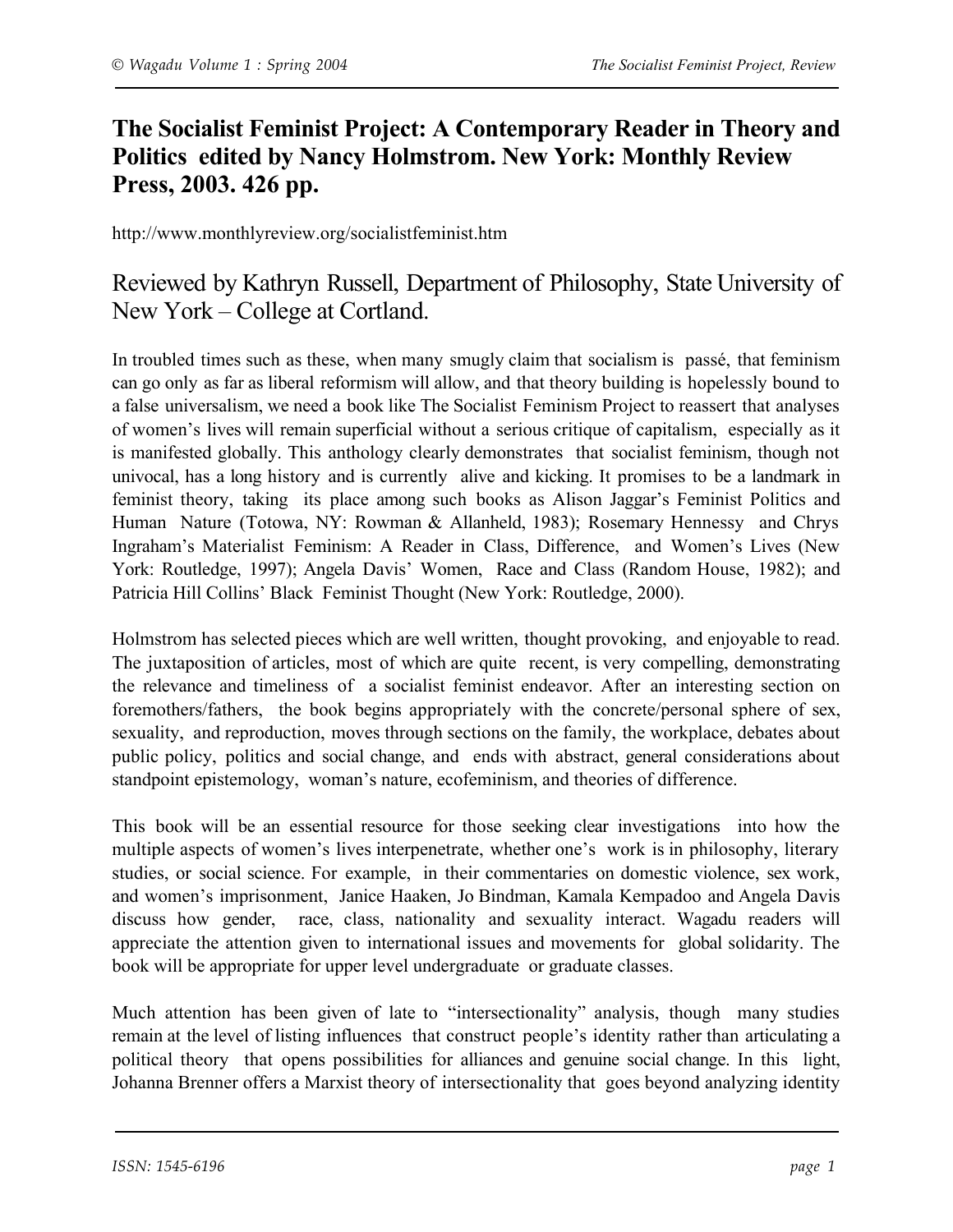"at the level of social location, a 'place' defined by . . . intersecting axes of domination" that construct a person's experience. She argues, "Due account must be taken of class difference within racial/ethnic groups as well as class similarities across racial/ethnic divides as a route toward delineating the potential common ground for a working-class women's politics and for a feminist politics of class" (336). Micaela Di Leonardo and Roger Lancaster critique the development of identity essentialism in feminism and gay/ lesbian studies and the countermove in postmodern theory which extends "the denial of stable core sexual identities to the denial of any identities at all, and of the reality of the material world to boot." They urge the left to avoid "rudderless idealism that denies our human embodiment in ongoing political economy" (61).

In the US context during the 1970's, socialist feminism emerged among those who sought revolutionary social change because of the theoretical and strategic inadequacies of liberal individualism and radical feminism. The former could not grasp the collective nature of gender oppression and the latter lumped all men together as the enemy and failed to theorize how significantly class structured women's experience. Marxism, though revolutionary, seemed insufficient as well. This stance was due to an unfortunate economic determinist interpretation of Marx, which lead people to assume that his method made gender invisible due to its sole focus on class.

Holmstrom's goal is not to consolidate the many voices of socialist feminism into one voice, but to provide material for debate and dialogue. "[T]here was and remains a lack of clarity, and disagreement as to exactly how different forms of oppression are related" (6). However, "all socialist-feminists see class as central to women's lives, yet at the same time none would reduce sex or race oppression to economic exploitation. And all of us see these aspects of our lives as inseparably and systematically related; in other words, class is always gendered and raced . . . ." This perspective provides unity and gives socialist feminists a "common project" (2).

The Socialist Feminism Project is timely for many reasons. One is that it has become abundantly obvious that Marx was right to say that capitalism draws all the world's people into its incessant drive for wealth. Internationally, women's traditional ways of life have been trammeled, and they are especially hard hit when social services are cut back to pay off their country's debts. This book's readings enable us to understand how the accumulation of capital creeps into every interstice of our lives, even the most intimate ones. Dorothy Allison's contribution, for example, argues that class constructs sexual practice. Judith Stacey links international capitalism to the instability of marriage and the prevalence of female-centered kin networks while Temma Kaplan shows why fatherless families are becoming a global norm.

This anthology also demonstrates that the struggle for women's freedom entails the struggle for socialism and the creation of solidarity across gender, race, class and national boundaries. Citing Marx and Engels, Holmstrom sees socialism as a democratic form of life created through working class struggle and self-liberation. It would be "rule of the immense majority," where "class oppression and antagonism would be replaced by 'an association, in which the free development